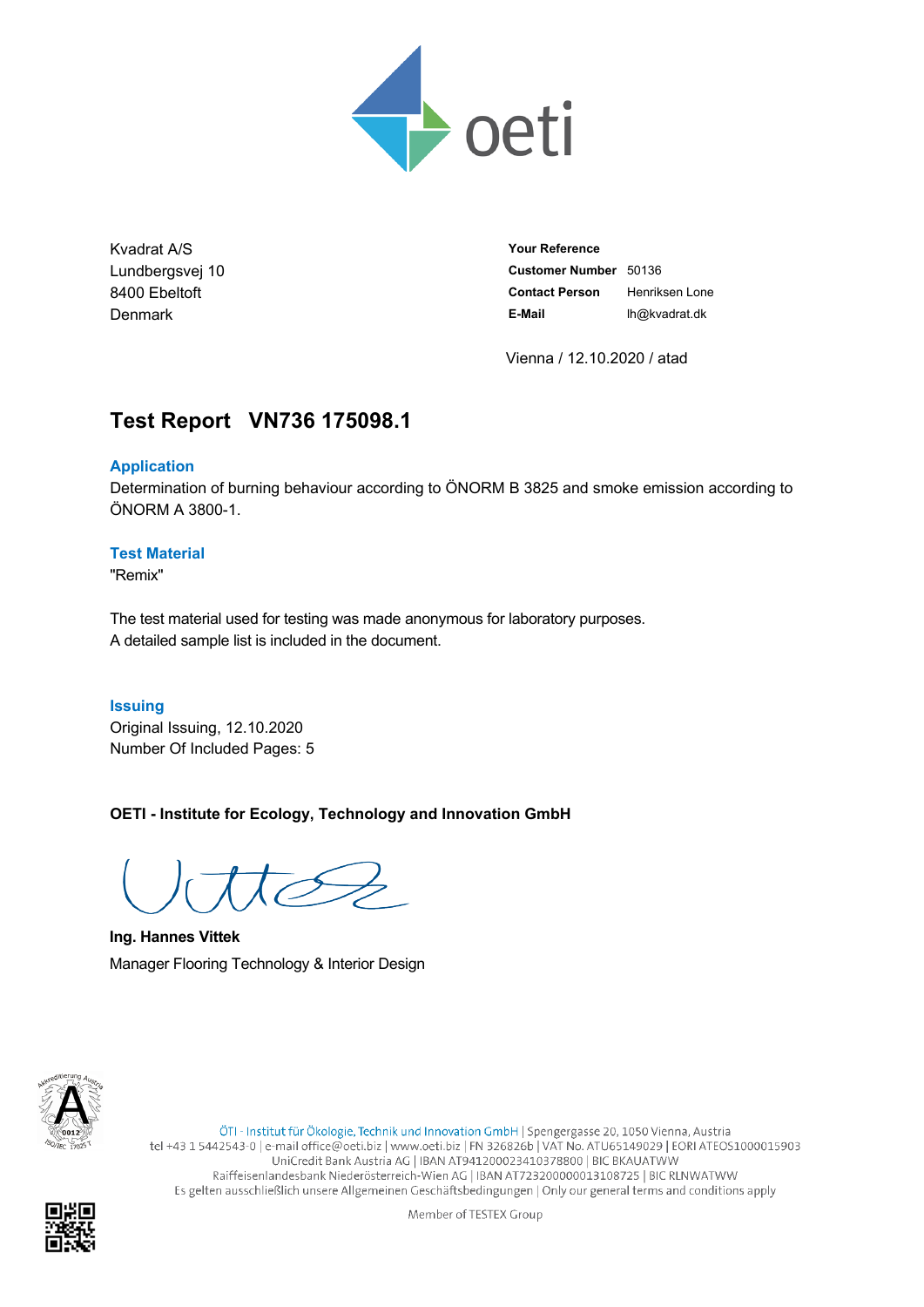

### **1 Application**

| Date of Order                   | <b>Scope of Order</b>                                  |  |  |  |  |
|---------------------------------|--------------------------------------------------------|--|--|--|--|
| 02.10.2020                      | Burning Behaviour Of Upholstery Fabrics - ÖNORM B 3825 |  |  |  |  |
| Smoke Emission - ÖNORM A 3800-1 |                                                        |  |  |  |  |
|                                 | Description Of Specimen - Textile Fabrics - DIN 60000  |  |  |  |  |

### **2 Samples**

| I No. | <b>Receipt</b> | <b>Sample Identification</b>     |
|-------|----------------|----------------------------------|
|       | 09.10.2020     | $\blacksquare$<br><i>s</i> emix" |

(Unless otherwise stated samples are provided by the customer.)

### **3 Tests Performed / Results**

#### **\*Description Of Specimen - Textile Fabrics DIN 60000**

| Tested sample:             | #1 "Remix"                     |
|----------------------------|--------------------------------|
|                            | 90% Wool                       |
| Type of fibre:             | 10% Polyamid                   |
|                            | (declaration by the applicant) |
| Technological description: | Woven fabric                   |

According to the current version of the relevant European Directives, fibre materials with a mass percentage of < 2 % are not specified.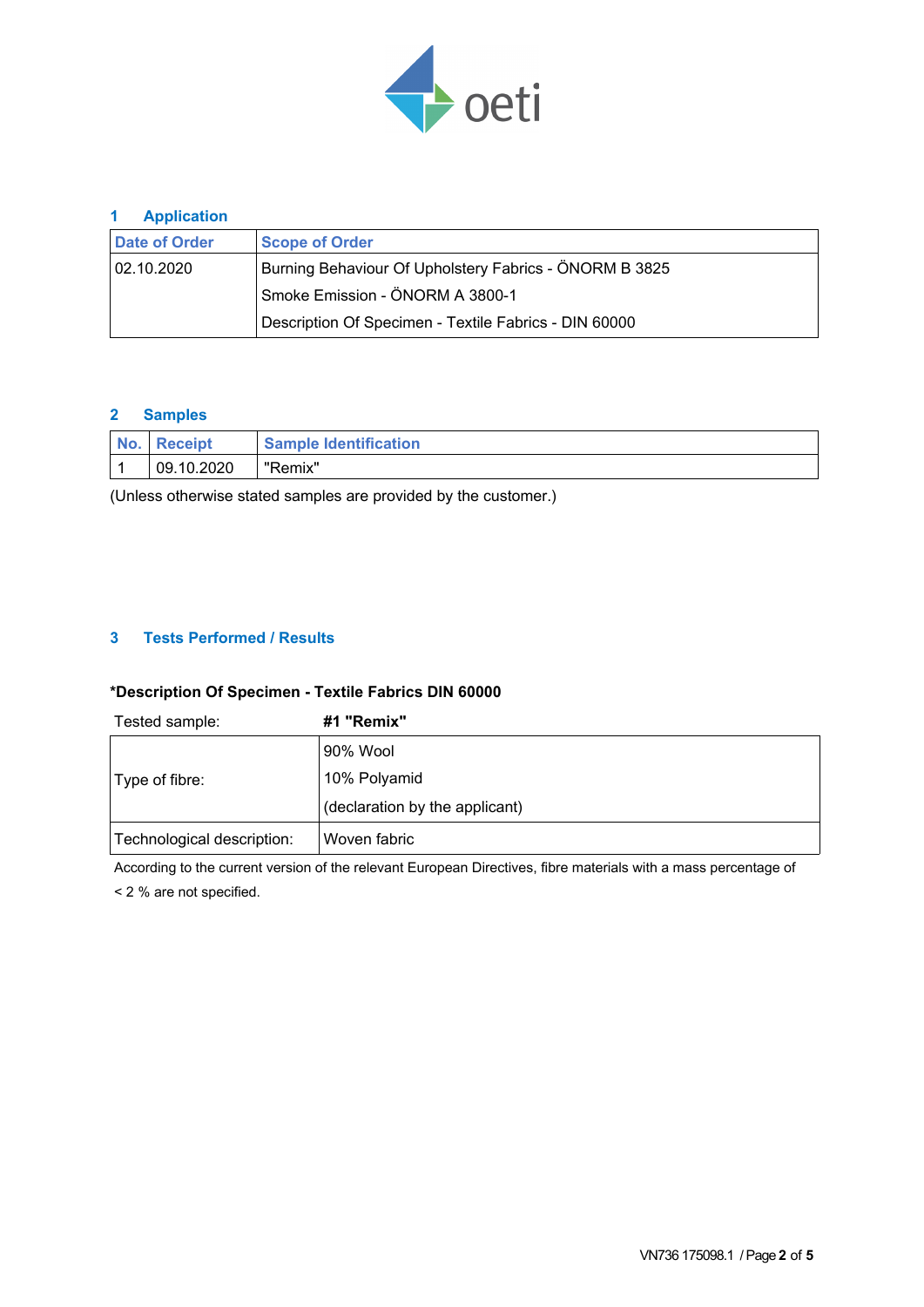

#### **Burning Behaviour Of Upholstery Fabrics ÖNORM B 3825**

| Tested sample       | #1 "Remix"                                                           |
|---------------------|----------------------------------------------------------------------|
|                     | Arrangement of upholstery: Arrangement A: free chosen upholstery     |
| Kind of upholstery: | high resilient foam, properties: Burning behaviour: "schwerbrennbar" |
|                     | according to ÖNORM A 3800-1,                                         |
|                     | Designation: RF 5560, Producer: Eurofoam                             |

Number of test specimens: Longitudinal direction 3 / Cross direction 3

| <b>Direction</b> | <b>Specimen</b> | <b>Burning-</b><br>time<br>[sec] | Afterflame-<br>time [sec] | Afterglow-<br>time [sec] | Flame- spread<br>rate [mm/sec] | Self-<br>extinguishing<br>before reaching<br>measuring<br>mark |
|------------------|-----------------|----------------------------------|---------------------------|--------------------------|--------------------------------|----------------------------------------------------------------|
| Length           |                 | none                             | 0                         | 0                        | --                             | yes                                                            |
|                  | $\overline{2}$  | none                             | $\mathbf 0$               | 0                        | --                             | yes                                                            |
|                  | 3               | none                             | $\mathbf{0}$              | 0                        | --                             | yes                                                            |
| Cross            |                 | none                             | 0                         | 0                        |                                | yes                                                            |
|                  | 2               | none                             | 0                         | 0                        |                                | yes                                                            |
|                  | 3               | none                             | 0                         | 0                        |                                | yes                                                            |

Secondary effects of burning:

Behaviour of the covering fabric: self-extinguished of the covering fabric Behaviour of the upholstery: self-extinguished of the upholstery

# **Classification**

According to the classification criteria the tested sample can be classified as

#### **"schwerbrennbar" according to ÖNORM B 3825**

Comments: This test is a compound test at which the furniture fabric will always be tested combined with upholstery. Classification, therefore, relates only to the described arrangement of specimens and foam used.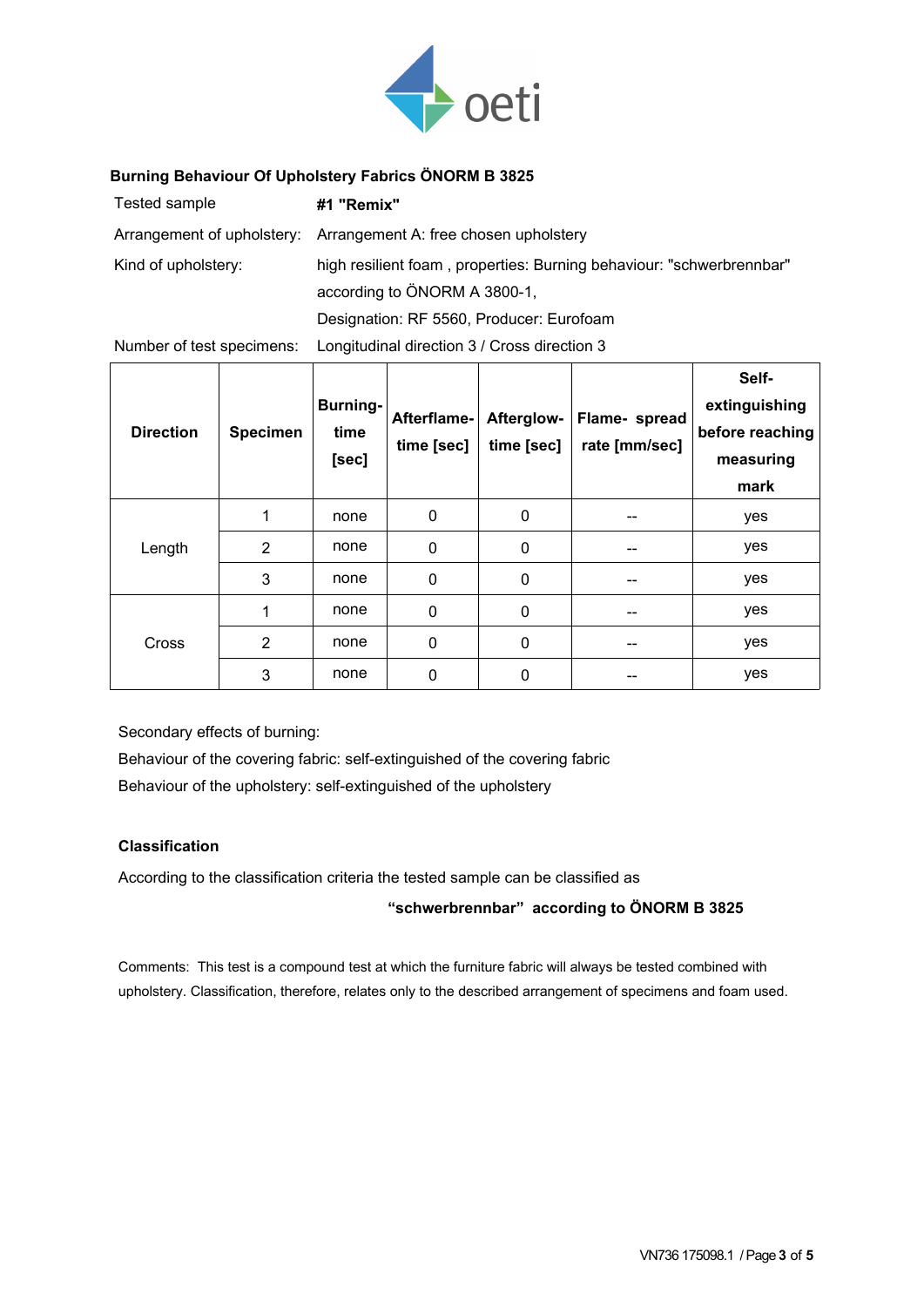

### **Smoke Emission ÖNORM A 3800-1**

Tested sample: **#1 "Remix"**

Arrangement of the specimen: loose

| Maximum smoke emission [%] |            |            |            |            |            |  |  |  |
|----------------------------|------------|------------|------------|------------|------------|--|--|--|
| Specimen 1                 | Specimen 2 | Specimen 3 | Specimen 4 | Specimen 5 | Mean value |  |  |  |
|                            | 16         | 16         |            | 14         | 15         |  |  |  |

### **Classification**

According to the classification criteria the tested sample can be classified as:

# **"Qualmbildungsklasse Q1 – schwachqualmend"**

according to ÖNORM A 3800-1